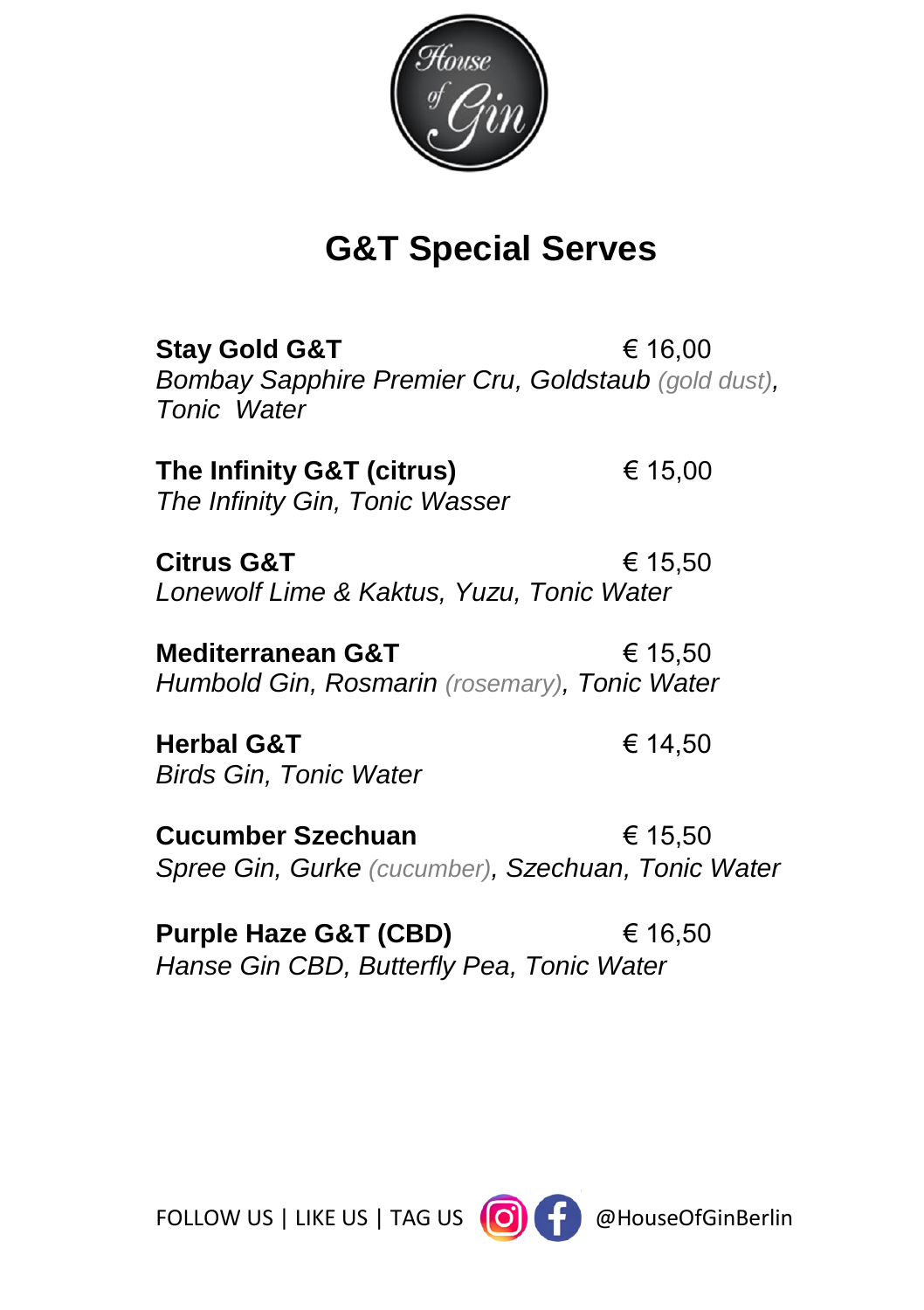

## **Alkoholfreie / non-alcoholic Cocktails**

**Fruit Flash**  $\in$  8.50 *Laori, Maracuja, Himbeere, Limette, Zimt, Ginger Ale Laori, passion fruit, raspberry, lime, cinammon, Ginger Ale*

#### **HOG ICE TEA** € 7,50

*Earl Grey, Zucker, Zitrone, Wasser still Earl Grey, sugar, lemon, water still*

**TLGT (TASTES LIKE Gin & Tonic)** € 9,50 *Laori, Tonic Water*

Frag uns gerne nach unseren Gin Tastings, schon ab € 45 pro Person.

Feel free to ask us about our gin tastings, from € 45 per person.



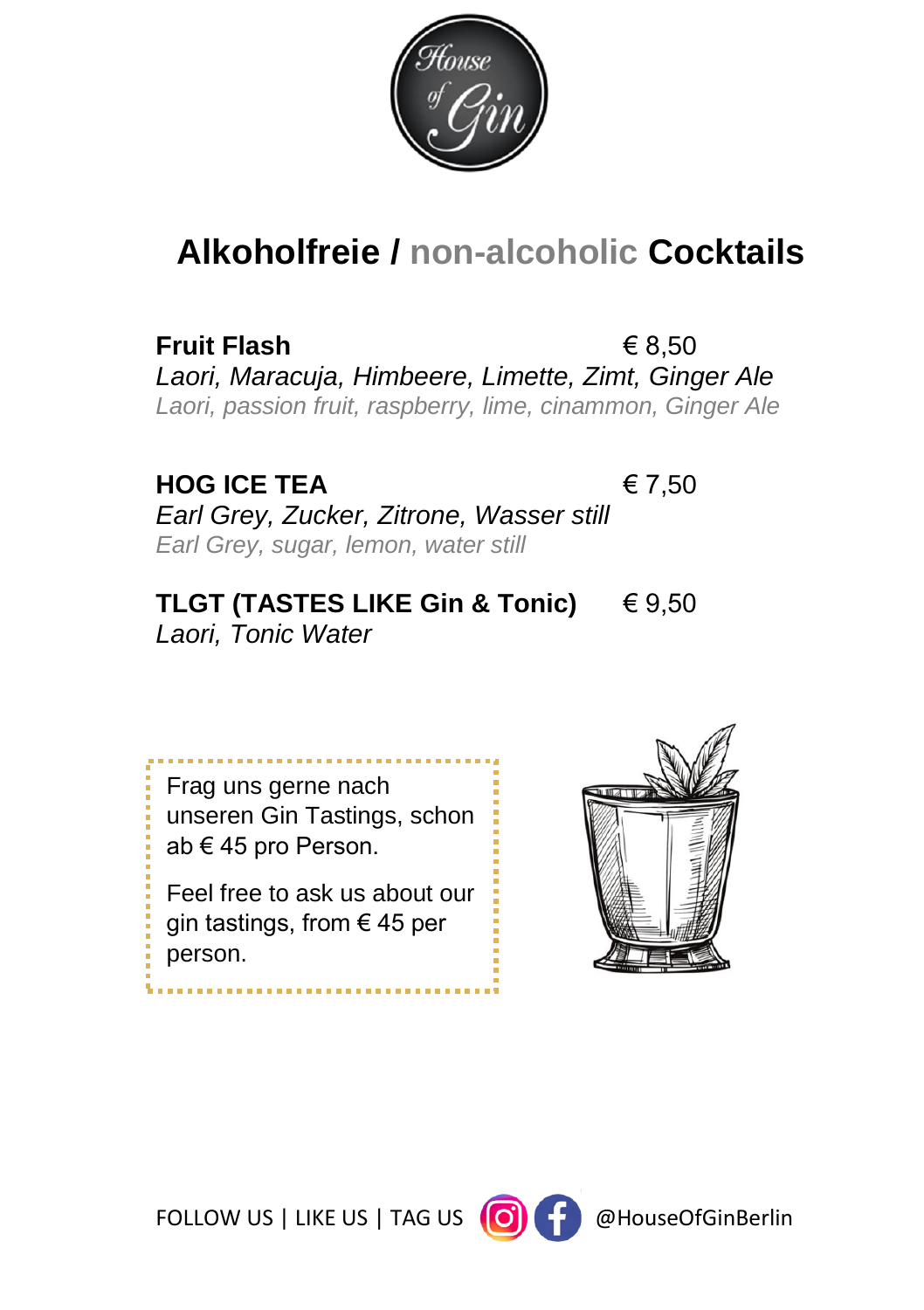

## **House of Gin DNA Cocktails**

**HOG Bramble** €13,50 *Humboldt Gin, Himbeere, Vanille, Lavendel, Zucker, Limette*

*Humboldt gin, raspberry, vanilla, lavender, sugar, lime*

**Boar Eyyy!** €16,00 *Boar Gin, Boar Caliber 1844, Johannisbeere, Vanille, Patchouli, Limette, DOM Benedictine*

*Boar gin, Boar Caliber 1844, currant, vanilla, patchouli, lime, DOM Benedictine*

#### **Lemongrass** €16,00

*Bobby's Gin, Aprikose, Vanille, Zucker, Zitrone, Suze, Spicy Ginger Bobby's gin, apricot, vanilla, sugar, lemon, Suze, spicy ginger*

**New York Popcorn** € 15,00 *Brooklyn Gin, Popcorn, Tonkabohne, Mandel, Zucker, Zitrone Brooklyn gin, popcorn, tonka bean, almond, sugar, lemon*

**Brutally Finnish** € 14,00 *Kyrö Napue Gin, Italicus, Earl Grey Sirup, Zitrone, Passionsfrucht Kyrö Napue gin, Italicus, Earl Grey syrup, lemon, passion fruit*

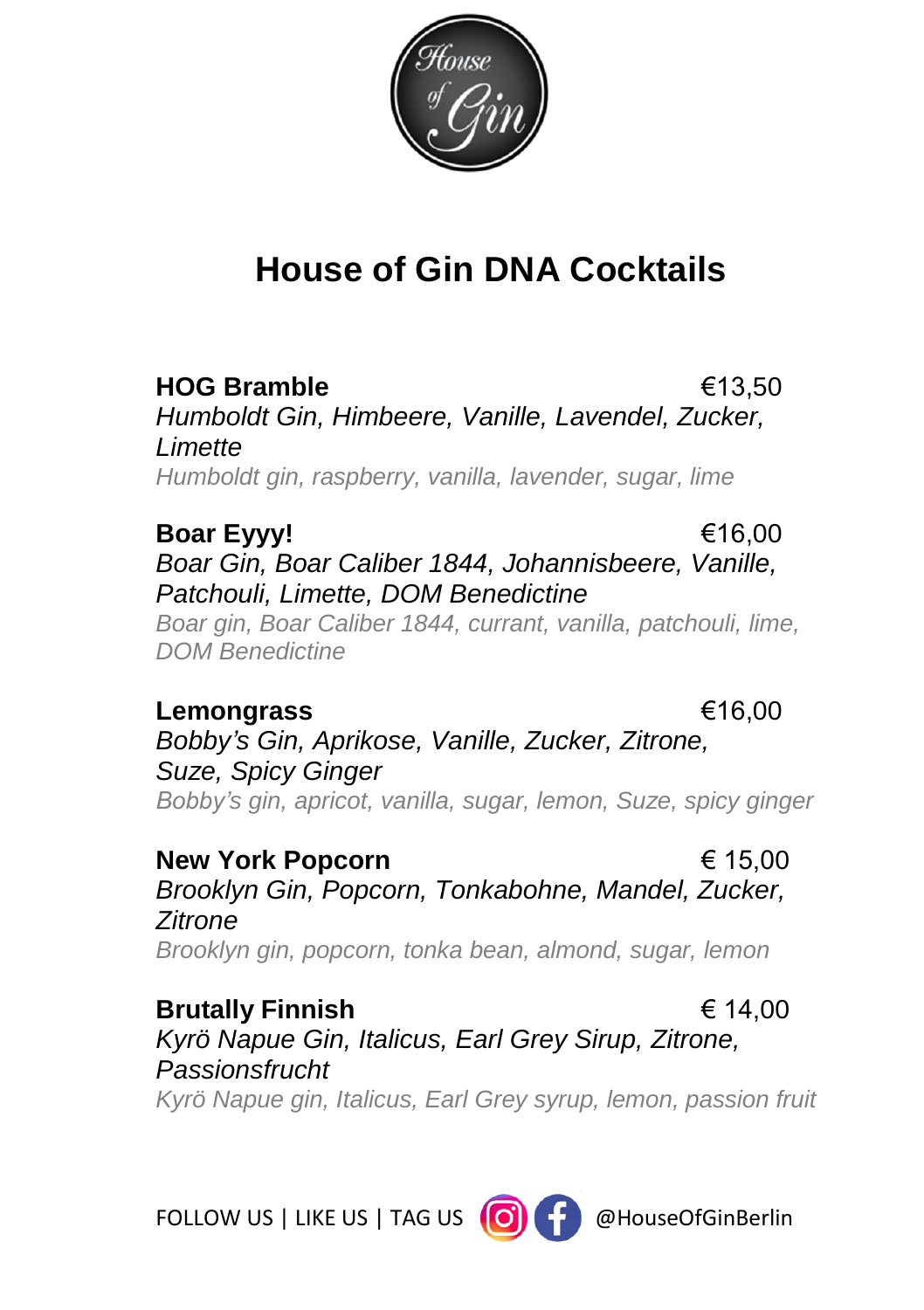

#### **Manila Mango Buck** € 13,50

*Kukmirn-Pfefferminz Gin, Mango, Orange, Curry, Spicy Ginger*

*Kukmirn peppermint gin, mango, orange, curry, spicy ginger*

#### **Blurry Illusion (CBD)** € 17,00 *Elephant Gin, CBD, Kaktusfeige, Zitronengras, Vetiver, Zucker, Limette*

*Elephant gin, CBD, prickly pear, lemongrass, Vetiver, sugar, lime*

#### **Cocktail of the Day** € 13,50



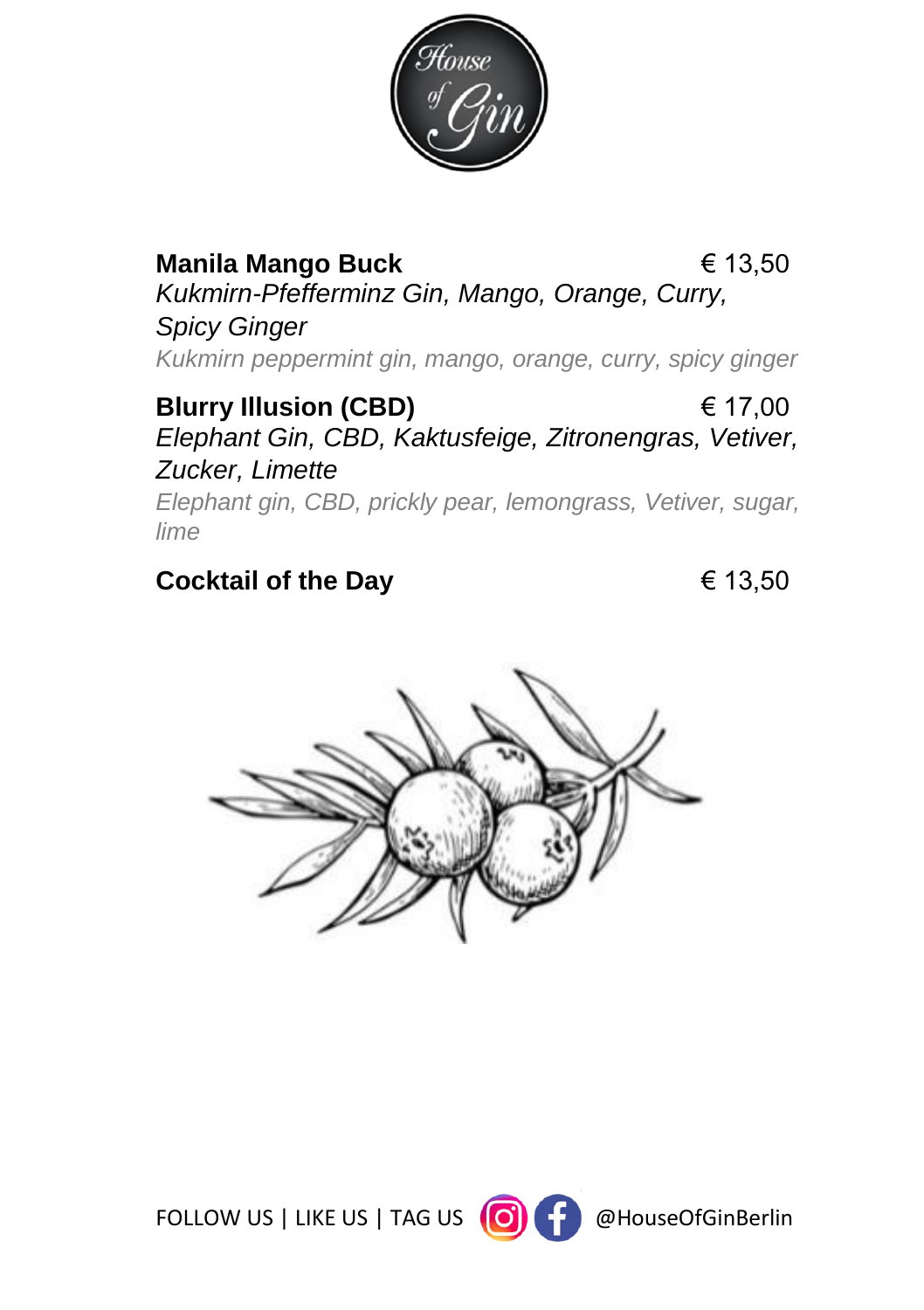

# **Bier / beer** Berliner Pilsner  $0,33l \in 4,90$ BRLO Berliner Weisse 0,33l € 5,60 BRLO Helles  $0,33l \in 5,60$ BRLO NAKED  $0,33$ l  $\in$  5,60 (alkoholfrei/non-alcoholic) BRLO Pale Ale Special  $\epsilon$  4,50

## **Weißwein / white wine**

| Josef Ambs - Herz Über Kopf          | $0,21 \in 8,50$ |
|--------------------------------------|-----------------|
| Müller – Thurgau, Kaiserstuhl, Baden |                 |

| Krämer – Straight            | $0,21 \in 9,50$ |
|------------------------------|-----------------|
| Sauvignon Blanc, Rheinhessen |                 |

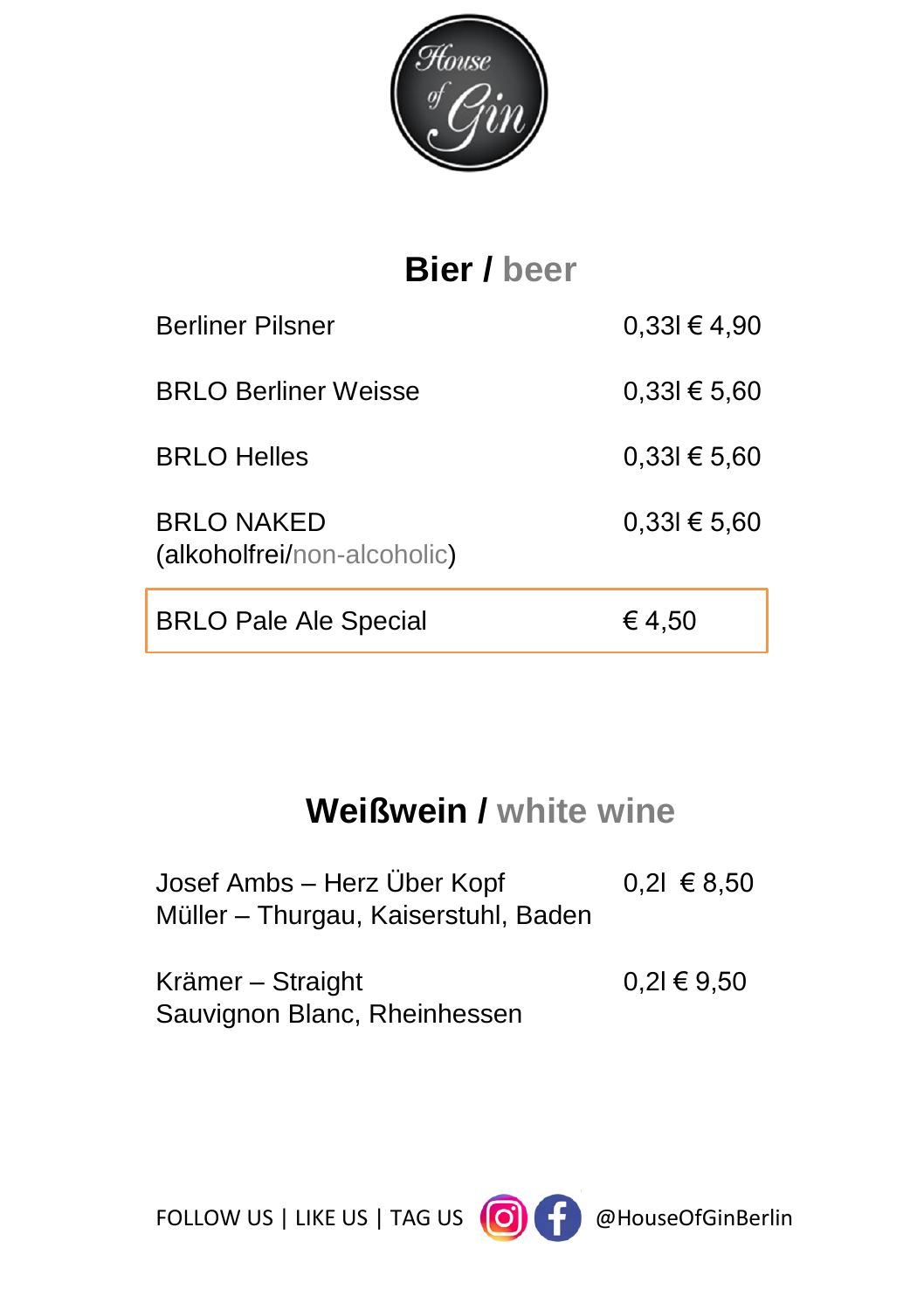

## **Rotwein / red wine**

Krämer – Red Stuff  $0,2l \in 10,50$ Cabernet Sauvignon & Spätburgunder, Rheinhessen

Château le Boscq  $0.2$ l  $\in$  16.00 Cru Bourgeois, Médoc

## **Roséwein / rosé wine**

Josef Ambs – Herz über Kopf 0,2l € 8,50 Spätburgunder, Kaiserstuhl, Baden

### **Prosecco & Champagne**

| $0,11 \in 8,50$  |
|------------------|
| $0.71 \in 55,00$ |
|                  |
| $0,11 \in 15,00$ |
| $0,71 \in 95.00$ |
|                  |

FOLLOW US | LIKE US | TAG US (O) | DR @HouseOfGinBerlin

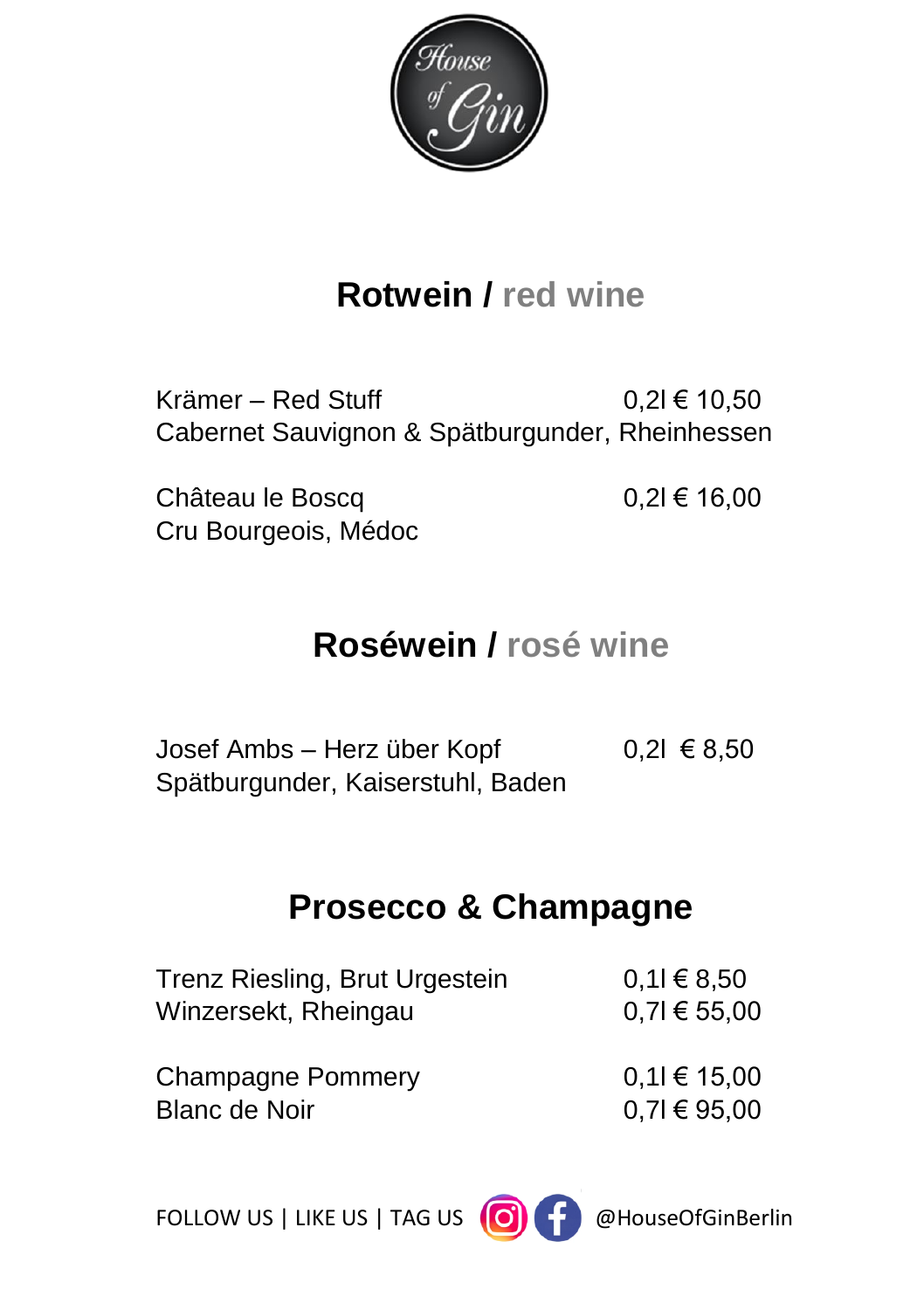

## **Soft Drinks & Wasser / softs and water**

| Coca-Cola / Zero                                       | $0.21 \in 4.10$                      |  |
|--------------------------------------------------------|--------------------------------------|--|
| <b>Sprite</b>                                          | $0,21 \in 4,10$                      |  |
| Thomas Henry Ginger Ale / Bitter Lemon $0,2l \in 4,10$ |                                      |  |
| <b>SELTERS Classic   Naturell</b>                      | $0,251 \in 3,50$<br>$0,751 \in 8,50$ |  |

## **Heißgetränke / hot drinks**

| Kaffee/coffee   | € 4,50 |
|-----------------|--------|
| Cappuccino      | € 4,90 |
| <b>Espresso</b> | € 4,10 |

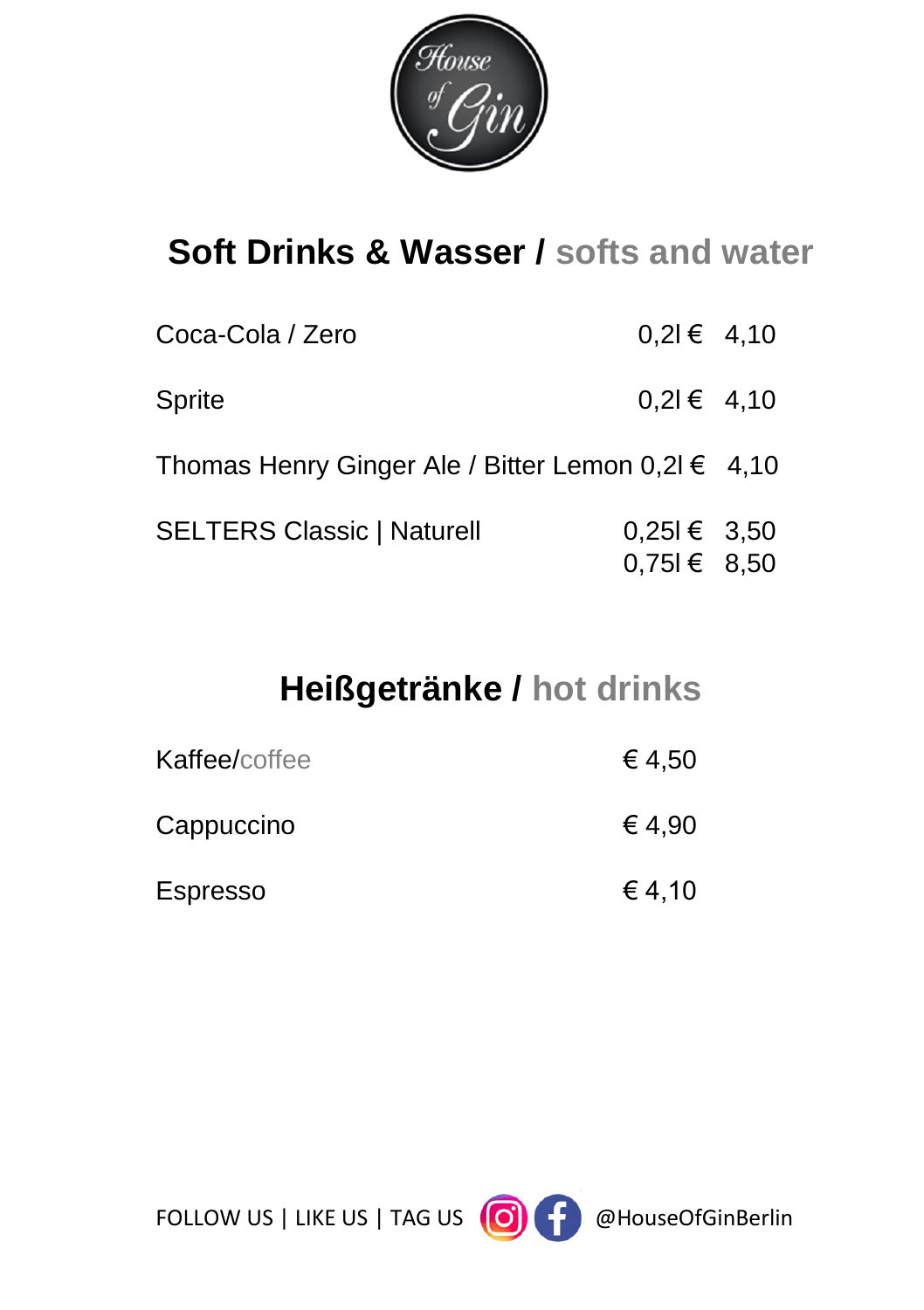

## **Vorspeisen / starters**

**Tatar vom Charolais Rinderfilet (100g)** € 21 Schnittlauch, Kapern, Wachtel-Ei, Schalotten, schwarzer Knoblauch

*Charolais beef fillet tartare (100g) chives, capers, quail eggs, shallots, black garlic*

#### **Caesar Salad** € 17

Romanasalat, Kapernbeeren, Garnelen, Petersilienemulsion, Parmesan, Oliven, rote Zwiebel *Caesar Salad Romaine lettuce, caper berries, prawns, parsley emulsion, parmesan, olives, red onion*

**Aubergine** (vegan) € 17 Tomate, Knoblauch, Eisberg, Estragon *tomato, garlic, iceberg, tarragon*

*Küche bis 22.30 / dishes until 10.30 pm*

FOLLOW US | LIKE US | TAG US (O) 4 @HouseOfGinBerlin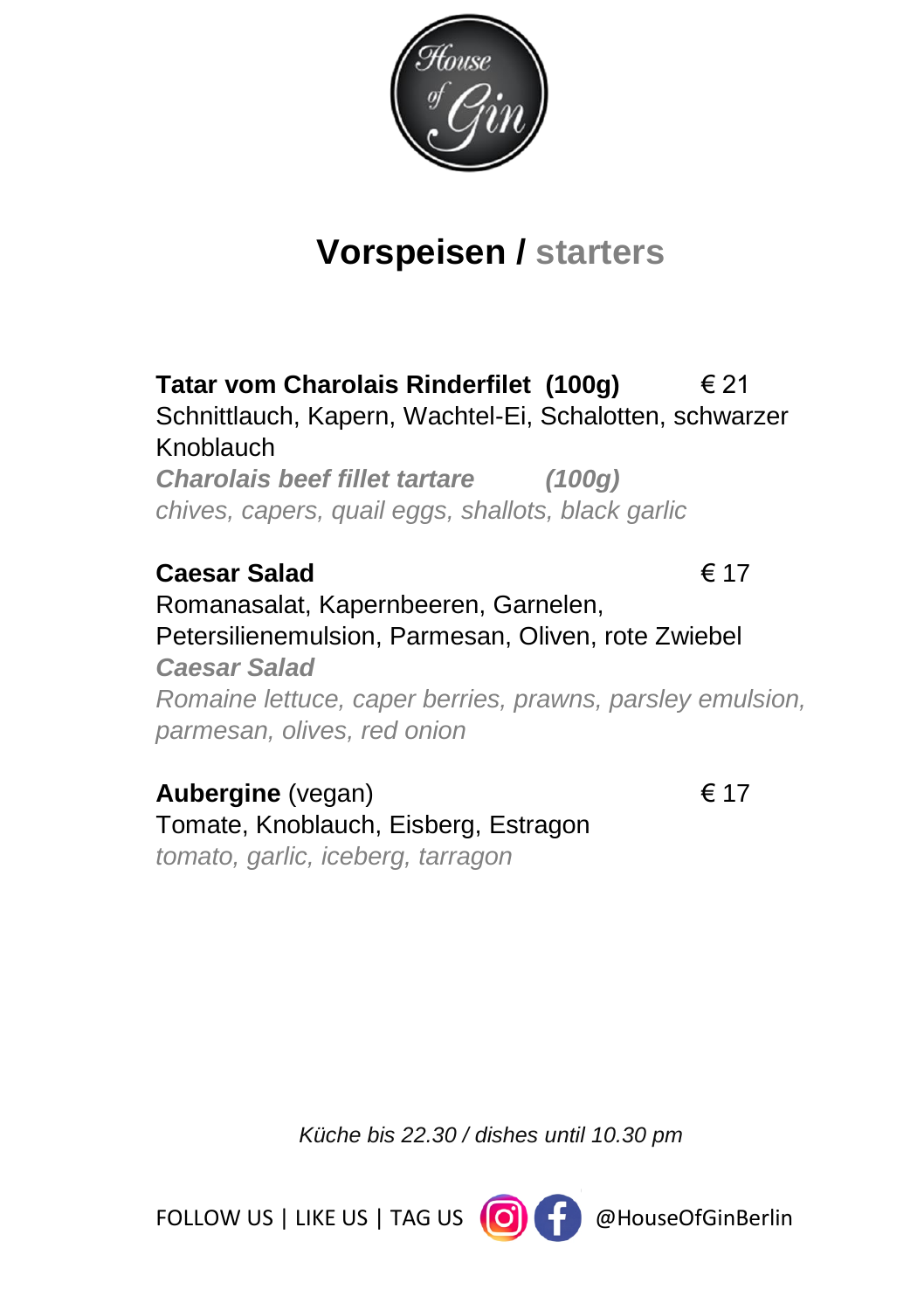

## **Hauptgänge / main courses**

#### **Clubsandwich** € 22

Bacon, Romanasalat, Hähnchenbrust, Spiegelei, Gurke, Tomate und Kartoffelecken

*bacon, romaine lettuce, chicken breast, fried egg, cucumber, tomato and potato wedges*

#### **HPB Burger** € 25

180g reines Rindfleisch Cheddar Käse, Gewürzgurke, rote Zwiebel, Romansalat, Tomaten, Kartoffelecken *180g pure beef cheddar cheese, pickled cucumber, red onion, novel salad, tomato, potato wedges*

**Skrei, Kartoffeln, Pommerysenf, Bacon, Senfsaat** € 30 Kabeljau gebraten, Kartoffel-Bacon-Stampf, Pommerysenf Schaum, sautierter Mangold

*skrei, potatoes, pommery mustard, bacon, mustard seeds roasted cod, mashed potato with bacon, pommery mustard foam, sauteed chard*

*Küche bis 22.30 / dishes until 10.30 pm*

FOLLOW US | LIKE US | TAG US (O) | DelouseOfGinBerlin

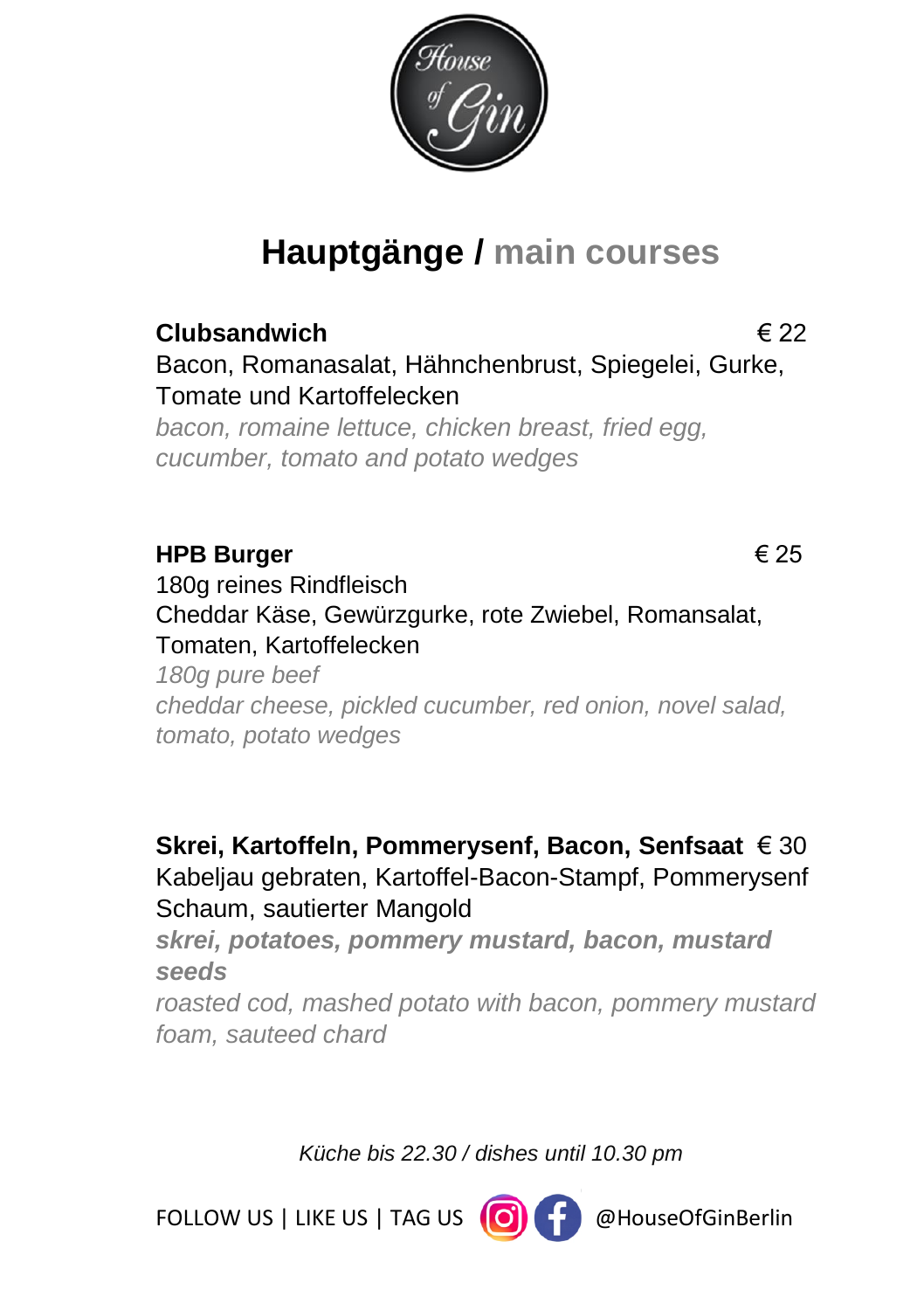

**Filet vom Charolais Rind (200g)** € 42 Süßkartoffel, Austernpilze, confierte Kirschtomaten, grüner **Spargel** *Filet from Charolais beef fillet (200g) sweet potatoes, oyster mushrooms, confit cherry tomatoes, green asparagus*

#### **Kartoffel** (vegan)€ 24

Liebstöckel, Kaiserschoten, Apfel, Baby Leaf *potato (vegan) lovage, snow peas, apple, baby leaf*

**Portion Trüffel Pommes** € 13,50 Wasabi Mayo & Trüffel-Dip

*truffled french fries wasabi mayonnaise & truffle dip*

*Küche bis 22.30 / dishes until 10.30 pm*